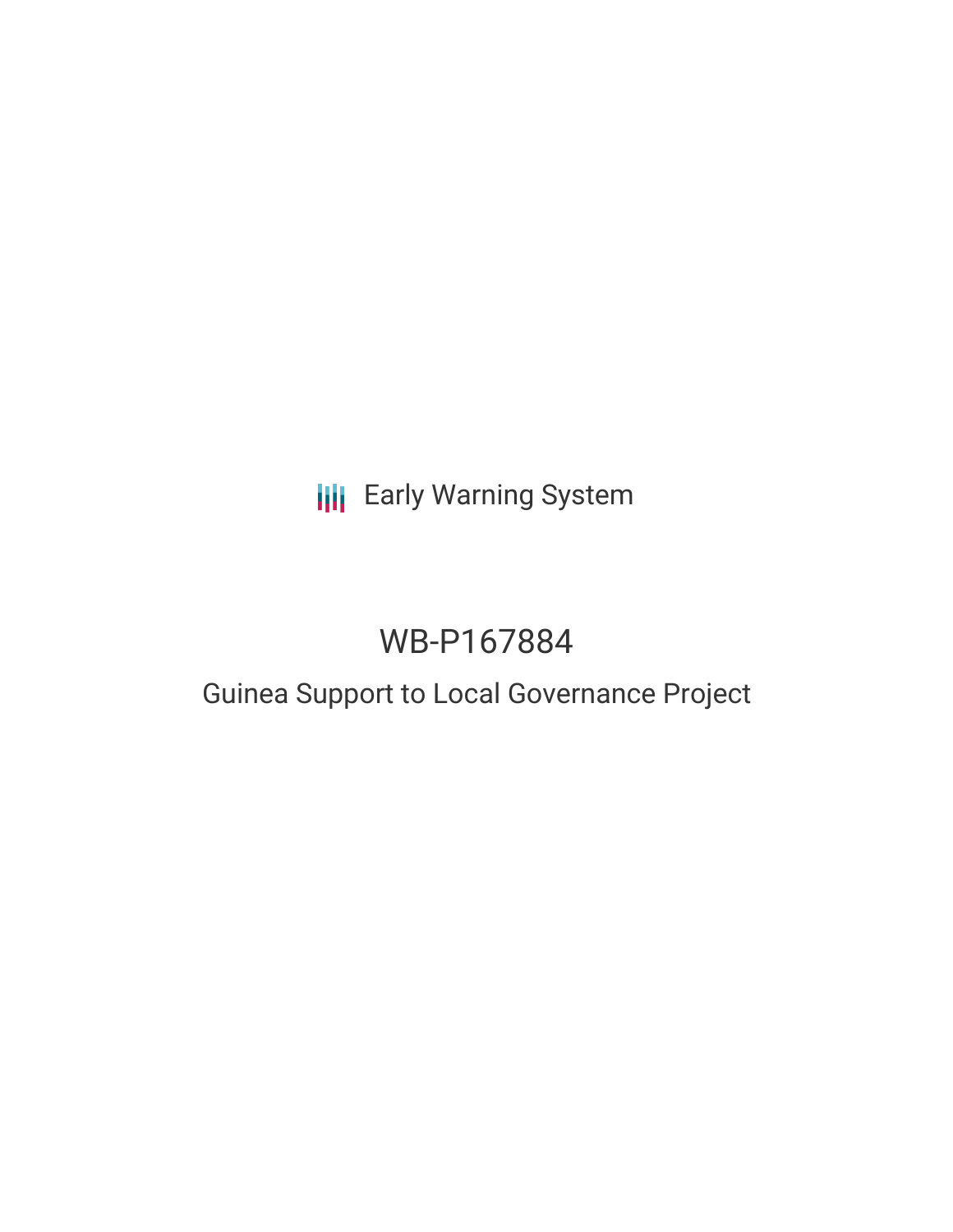

### **Quick Facts**

| <b>Countries</b>               | Guinea              |
|--------------------------------|---------------------|
| <b>Financial Institutions</b>  | World Bank (WB)     |
| <b>Status</b>                  | Proposed            |
| <b>Bank Risk Rating</b>        | B                   |
| <b>Voting Date</b>             | 2019-03-28          |
| <b>Borrower</b>                | Ministry of Finance |
| <b>Sectors</b>                 | Law and Government  |
| <b>Investment Amount (USD)</b> | \$40.00 million     |
| <b>Project Cost (USD)</b>      | \$40.00 million     |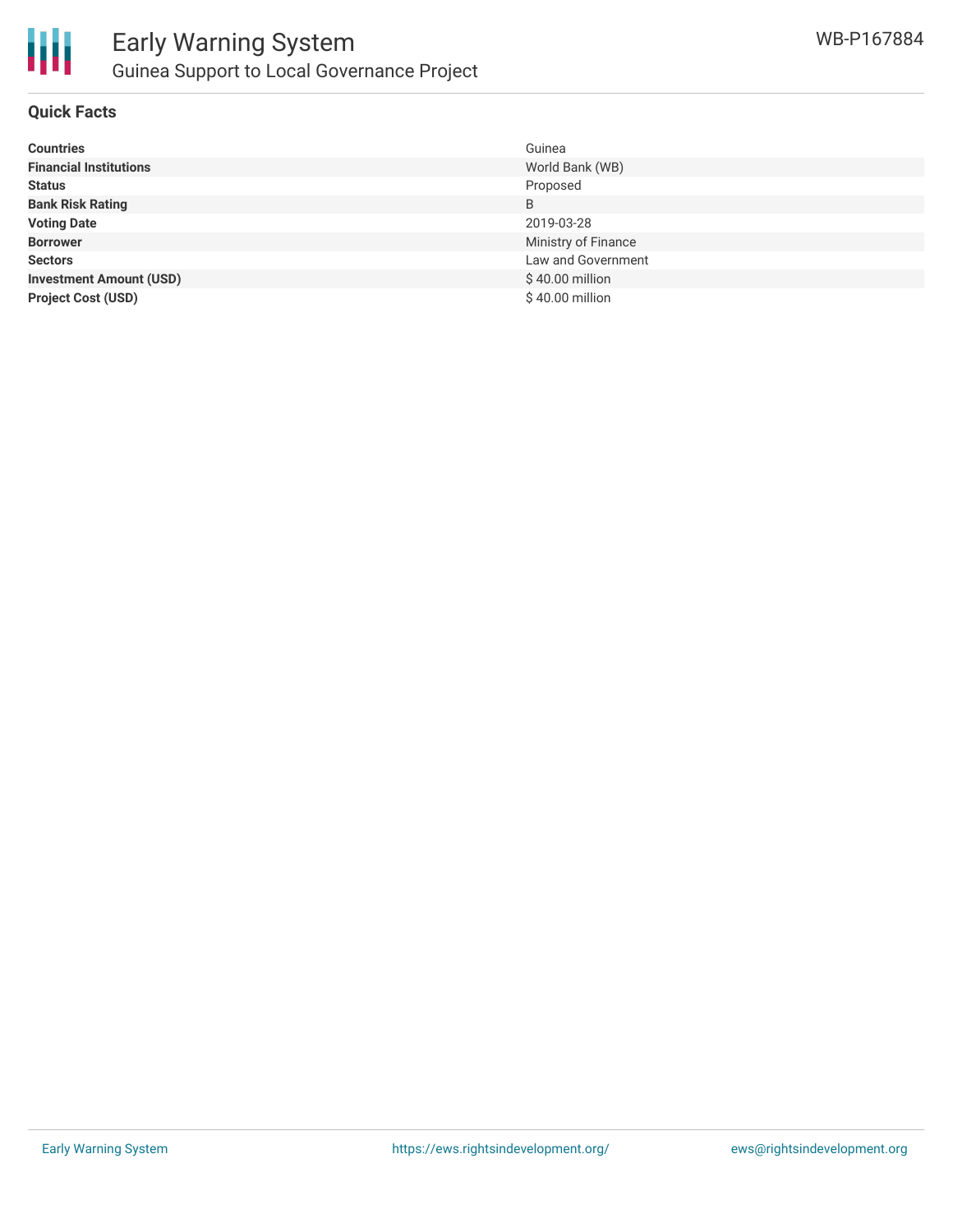

### **Project Description**

According to bank documents, the objective of the Project is to improve local government capacity in managing their public financial resources to provide basic services and mitigate local conflicts.

The project has four components:

- 1. Financing Decentralization (US\$30.0 million). The aim of this component is to strengthen the transfers of resources to Local Governments (LGs) for public investment.
- 2. Building institutions and capacity for inclusive and accountable local governance (US\$7.0 million). The objective of the component is to support the implementation of the decentralization process by building the institutions financing LGs and ensuring citizen engagement in local governance. The component will provide technical assistance to build capacities at national, regional and local levels, support the operationalization of the FNDL and ANAFIC, and strengthen participatory mechanisms at LGs level. Decentralization reforms, including fiscal transfers to LGs, will also be supported by the Bank through its policy dialogue with the GoG in the context of budget support.
- 3. Project Coordination and Management (US\$3.0 million). The project will be managed by a Project Implementation Unit (PIU), embedded within ANAFIC.
- 4. Contingent Emergency Response Component (CERC) (US\$0.0). This zero-budget sub-component establishes a disaster contingency fund that could be triggered in the event of a natural disaster through formal declaration of a national emergency, or upon a formal request from GoG. In such a case, funds from the unallocated expenditure category or from other project components could be re-allocated to finance emergency response expenditures to meet emergency needs. In order to ensure the proper implementation of this component, the Borrower shall prepare and furnish to IDA an operatio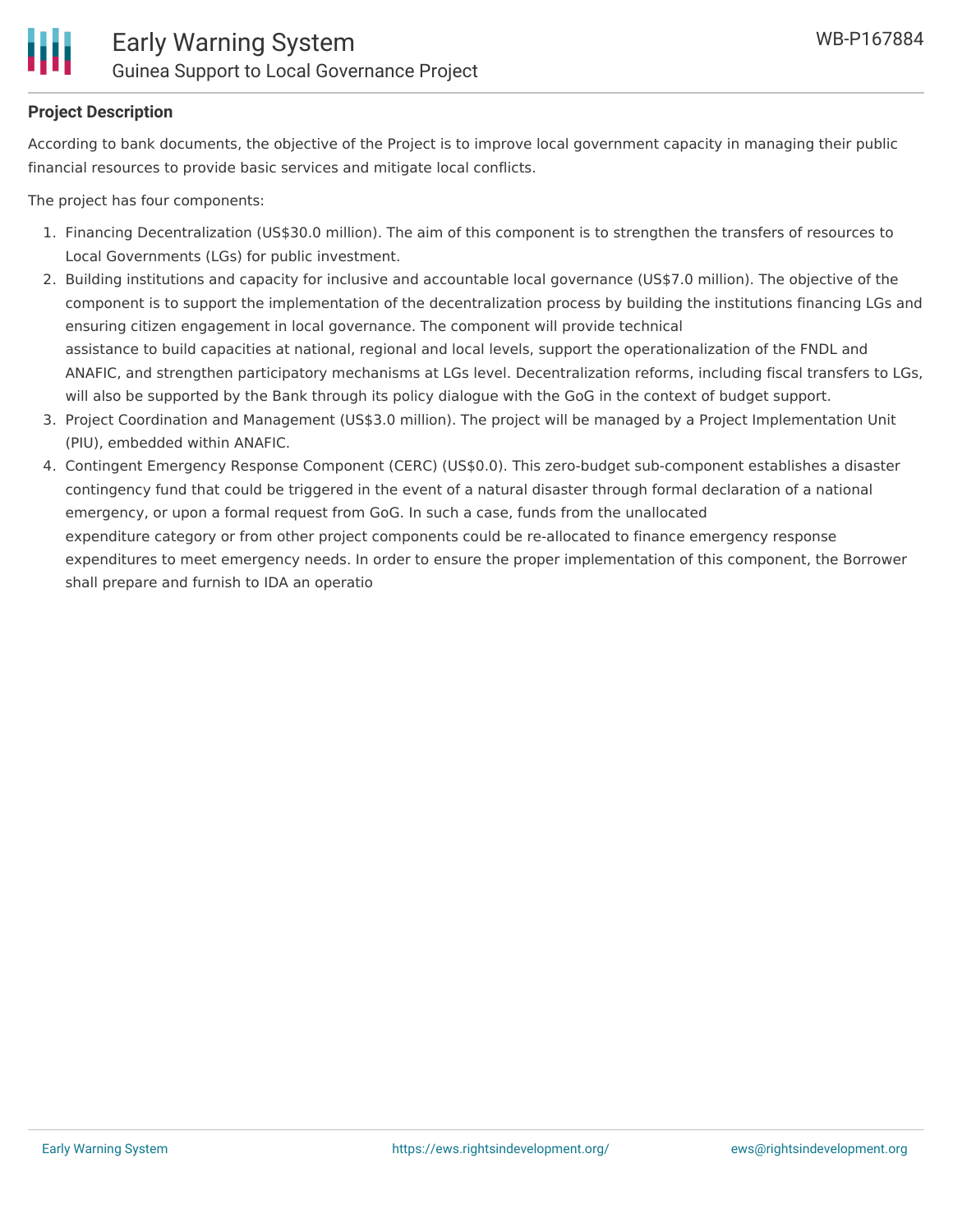

### Early Warning System Guinea Support to Local Governance Project

### **Investment Description**

World Bank (WB)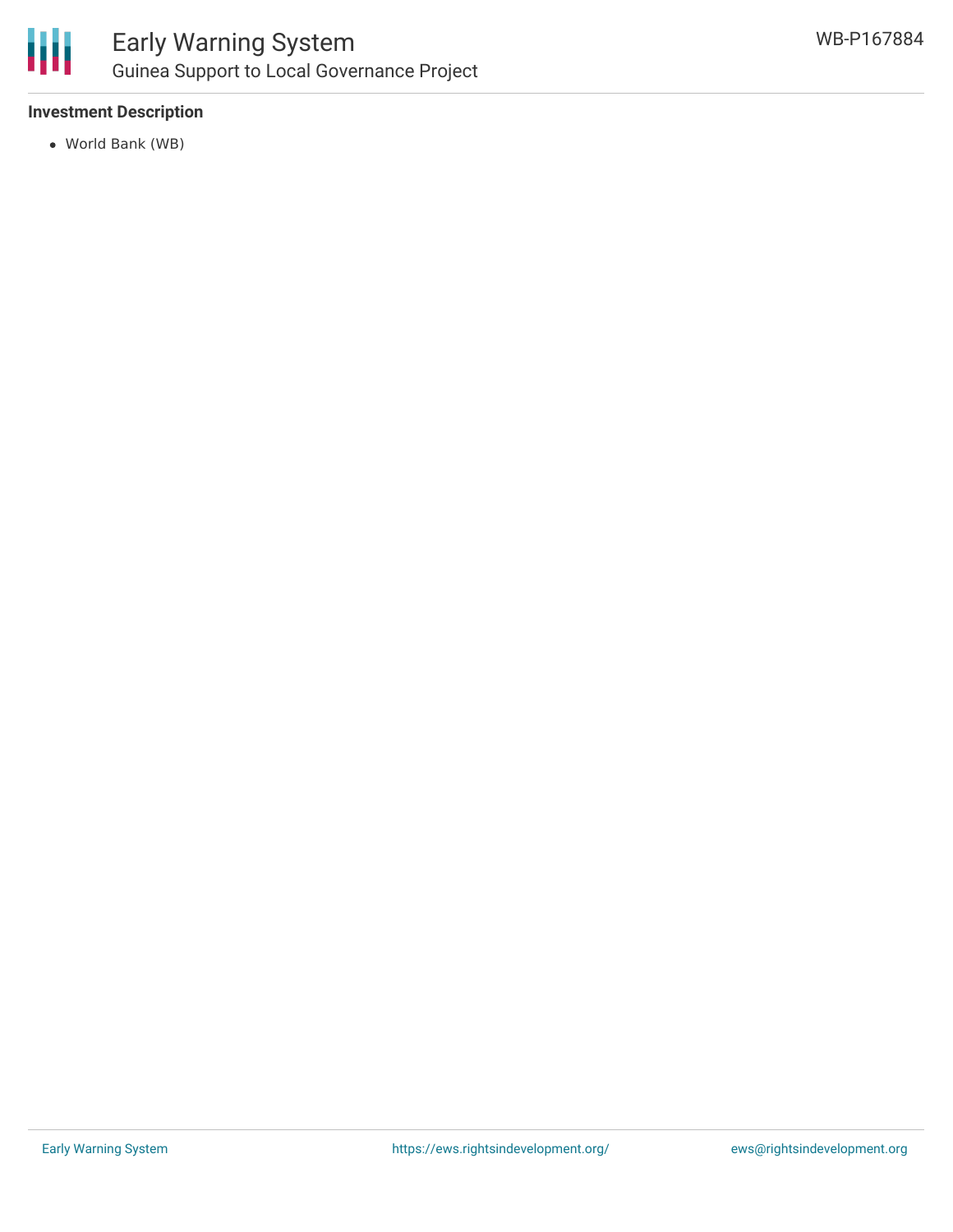

#### **Contact Information**

Ministry of Territorial Administration and Decentralization Yamory Conde Secretary General [fallodebaro@gmail.com](mailto:fallodebaro@gmail.com)

#### **ACCOUNTABILITY MECHANISM OF WORLD BANK**

The World Bank Inspection Panel is the independent complaint mechanism and fact-finding body for people who believe they are likely to be, or have been, adversely affected by a World Bank-financed project. If you submit a complaint to the Inspection Panel, they may investigate to assess whether the World Bank is following its own policies and procedures for preventing harm to people or the environment. You can contact the Inspection Panel or submit a complaint by emailing ipanel@worldbank.org. You can learn more about the Inspection Panel and how to file a complaint at: http://ewebapps.worldbank.org/apps/ip/Pages/Home.aspx.